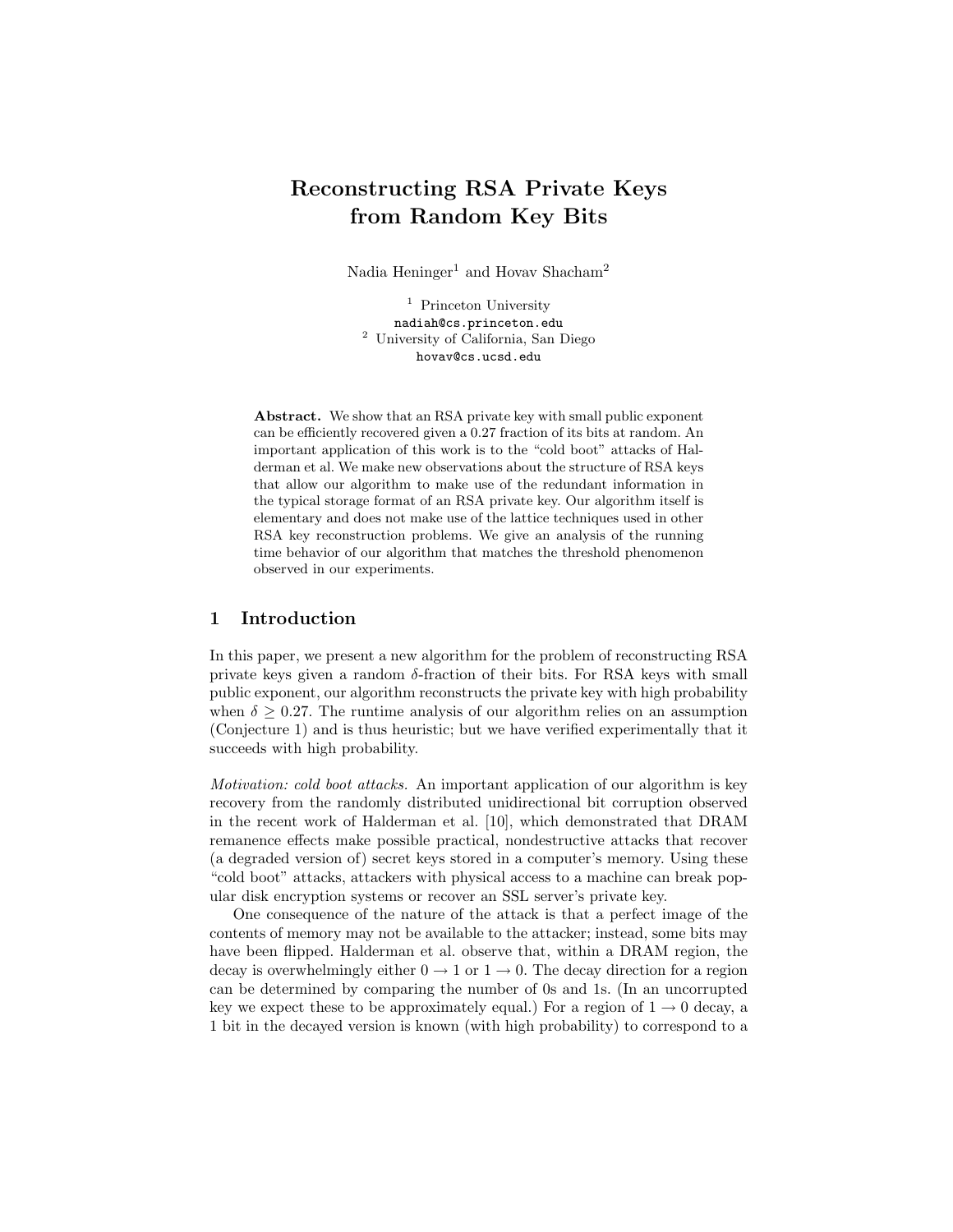1 bit in the original key, whereas a 0 bit might correspond to either a 0 or 1 bit in the original key. If a  $\rho$  fraction of bits decays and 0s and 1s were present in equal numbers in the key then we will know, given the degraded representation, a  $\delta = (1 - \rho)/2$  fraction of key bits.

Halderman et al. further showed that it is possible to exploit redundancy in key data to create algorithms for reconstructing DES, AES, and cipher tweak keys from their degraded in-memory representations. In addition, they experimented with reconstructing RSA keys by using the public modulus  $N$  to correct its partly-known factors  $p$  and  $q$ . We extend this idea to take into account other fields of an RSA private key and provide an analysis of the resulting algorithm's runtime behavior. Our improvement makes a significant difference in practice: their algorithm takes several minutes to recover a 2048-bit RSA key from 12% unidirectional corruption; ours takes under a second to recover a 2048-bit key from as much as 46% unidirectional corruption.

Our algorithm and its performance. Our two main results in this paper are:  $(1)$ an algorithm for reconstructing RSA private keys given a random  $\delta$ -fraction of their bits; and (2) an analysis of the algorithm's runtime behavior for random inputs that shows that it will succeed in expected quadratic time when  $\delta > .27$ . The runtime analysis depends crucially on both a uniformly random distribution of known bits and the assumption that the effect of a bit error during reconstruction is propagated uniformly through subsequent bits of the key.

Our algorithm performs better than the algorithm given by Halderman et al. because it is able to make use of five components of the RSA private key:  $p, q, d$ ,  $d_p$ , and  $d_q$ . We can use known bits in d,  $d_p$ , and  $d_q$  to make progress where bits in  $p$  and  $q$  are not known. To relate  $d$  to the rest of the private key, we make use of techniques due to Boneh, Durfee, and Frankel [4]; to relate  $d_p$  and  $d_q$  to the rest of the private key, we make new observations about the structure of RSA keys that may be of independent interest. This is discussed in Section 2.

If the algorithm has access to fewer components of the RSA private key, the algorithm will still perform well given a sufficiently large fraction of the bits. For example, it can efficiently recover a key given

- $\delta = .27$  fraction of the bits of p, q, d,  $d_p$ , and  $d_q$ .
- $\delta = .42$  fraction of the bits of p, q, and d.
- $\delta = .57$  fraction of the bits of p and q.

The reconstruction algorithm itself, described in Section 3, is elementary and does not make use of the lattice basis reduction or integer programming techniques that have been applied to other kinds of RSA key reconstruction problems. At each step, it branches to explore all possible keys, and prunes these possibilities using our understanding of the structure of RSA keys and the partial information we are given about key bits. We give an analysis of the algorithm for random inputs in Section 4. We obtain a sharp threshold around  $2-2^{(4/5)} \approx 27\%$  of known key bits. Below this threshold, the expected number of keys examined is exponential in the number of bits of the key, and above this threshold, the expected number of keys examined is close to linear. Note that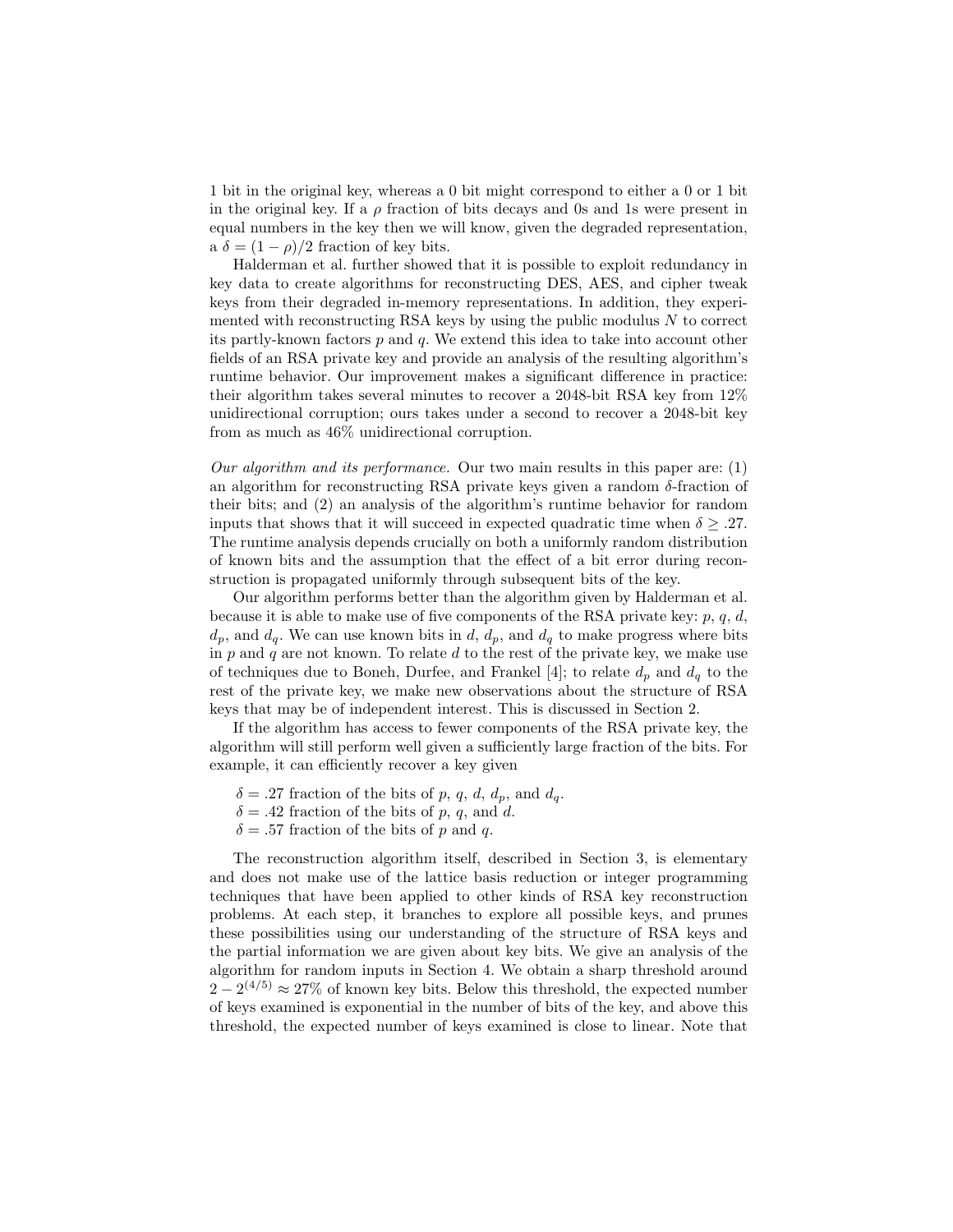this threshold applies only to our particular approach. We suspect these results could be improved using more sophisticated methods.

Finally, we have implemented our algorithm and performed extensive experiments using it. The results are described in Section 5. The algorithm's observed behavior matches our analytically derived bounds and validates the heuristic assumptions made in the analysis.

Small public-exponent RSA. Our algorithm is specialized to the case where the public exponent e is small. The small-e case is, for historical reasons, the overwhelmingly common one in deployed RSA applications such as SSL/TLS. For example, until recently Internet Explorer would reject TLS server certificates with an RSA public exponent longer than 32 bits [5, p. 8]. The choice  $e = 65537 = 2^{16} + 1$  is especially widespread. Of the certificates observed in the UCSD TLS Corpus [23] (which was obtained by surveying frequently-used TLS servers), 99.5% had  $e = 65537$ , and all had e at most 32 bits.

Related work. Inspired by cold boot attacks, Akavia, Goldwasser, and Vaikuntanathan [1] formally introduced memory attacks, a class of side-channel attacks in which the adversary is leaked a (shrinking) function of the secret key. One research direction, pursued by Akavia, Goldwasser, and Vaikuntanathan and, in followup work, Naor and Segev [18], is constructing cryptosystems provably secure against memory attacks.<sup>3</sup> Another research direction is to evaluate the security of existing cryptosystems against memory attacks. Our work is along this latter direction.

There is a great deal of work on both factoring and reconstructing RSA private keys given a fraction of the bits.

Maurer [14] shows that integers can be factored in polynomial time given oracle access to an  $\epsilon$  fraction of the bits of a factor.

In a slightly stricter model, the algorithm has access to a fixed subset of consecutive bits of the integer factors or RSA private keys. Rivest and Shamir [21] first solved the problem for a  $2/3$ -fraction of the least significant bits of a factor using integer programming. This was improved to  $1/2$  of the least or most significant bits of a factor using lattice-reduction techniques pioneered by Coppersmith [6]; we refer the reader surveys by Boneh [3] and May [16] as well as May's Ph. D. thesis [15] for bibliographies. More recently, Herrmann and May extended these techniques to efficiently factor given at most  $\log \log N$  known blocks of bits [12].

The problem we seek to solve can be viewed as a further relaxation of the conditions on access to the key bits to a fully random subset. These lattice-reduction techniques are not directly applicable to our problem because they rely on recovering consecutive bits of the key (expressed as small integer solutions to modular equations), whereas the missing bits we seek to find are randomly distributed

<sup>&</sup>lt;sup>3</sup> There has been substantial other recent work on designing cryptosystems secure in related key-leakage models (e.g., [20, 8, 2]); for a survey, see Goldwasser's invited talk at Eurocrypt 2009 [9] and the references therein.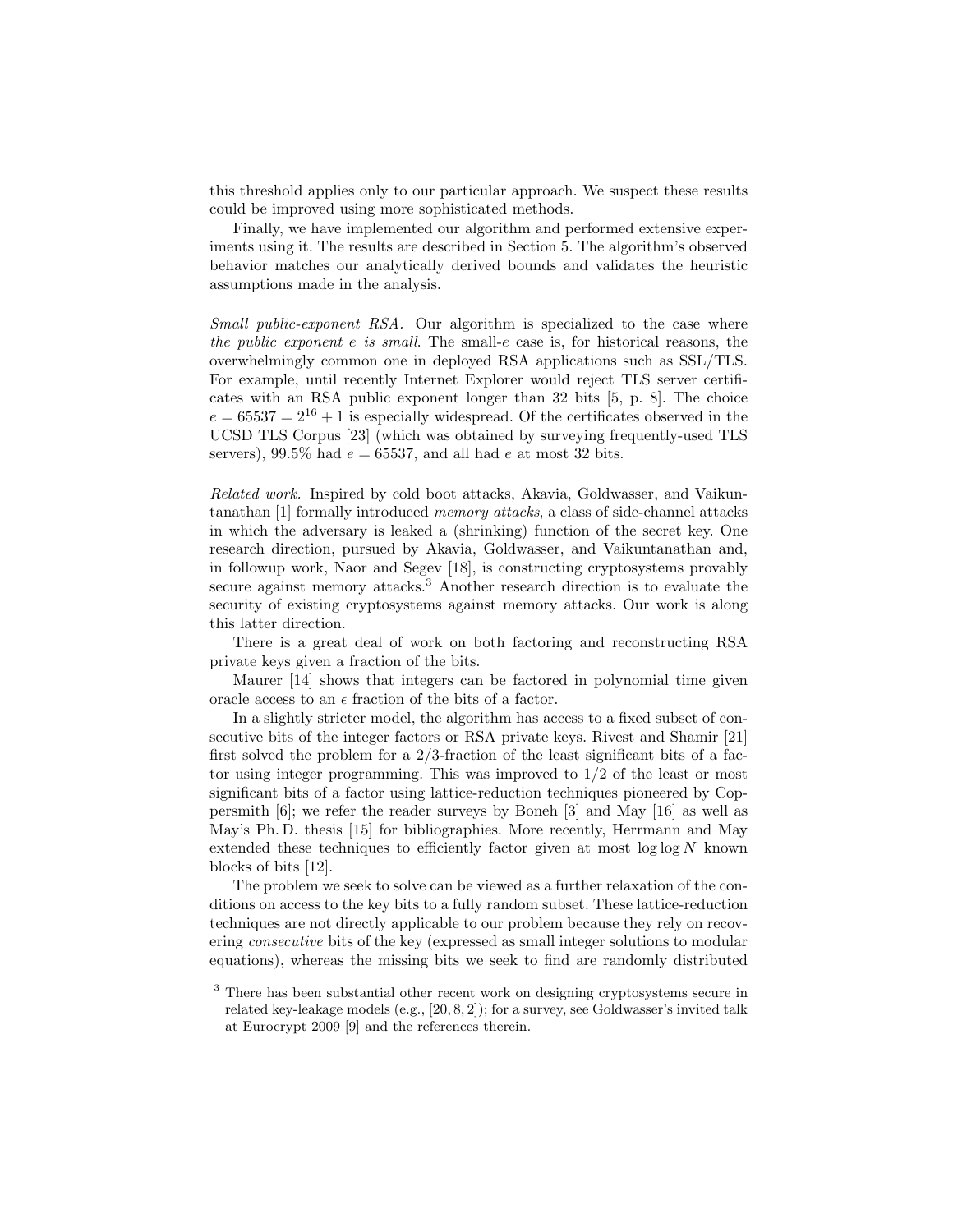throughout the degraded keys. It is possible to express our reconstruction problem as a knapsack, and there are lattice techniques for solving knapsack problems (see, e.g., Nguyen and Stern [19]), but we have not managed to improve on our solution by this approach.

# 2 RSA Private Keys

The PKCS#1 standard specifies [22, Sect. A.1.2] that an RSA private key include at least the following information:

- the  $(n$ -bit) modulus N and public exponent  $e$ ;
- the private exponent  $d$ ;
- the prime factors  $p$  and  $q$  of  $N$ ;
- d modulo  $p-1$  and  $q-1$ , respectively denoted  $d_p$  and  $d_q$ ; and
- the inverse of q modulo p, denoted  $q_p^{-1}$ .

In practice, an RSA key in exactly this format can be recovered from the RAM of a machine running Apache with OpenSSL [10]. The first items  $- N$  and  $e$  – make up the public key and are already known to the attacker. A naïve RSA implementation would use d to perform the private-key operation  $c \mapsto c^d \mod N$ , but there is a more efficient approach, used by real-world implementations such as OpenSSL, that is enabled by the remaining private-key entries. In this approach, one computes the answer modulo p and q as  $(c \mod p)^{d_p}$  and  $(c \mod q)^{d_q}$ , respectively; then combines these two partial answers by means of  $q_p^{-1}$  and the Chinese Remainder Theorem (CRT). This approach requires two exponentiations but of smaller numbers, and is approximately four times as fast as the naïve method  $[17, p. 613]$ .

Observe that the information included in  $PKCS#1$  private keys is *highly redundant*. In fact, knowledge of any single one of p, q, d,  $d_p$ , and  $d_q$  is sufficient to reveal the factorization of  $N<sup>4</sup>$  It is this redundancy that we will use in reconstructing a corrupted RSA key.

We now derive relations between p, q, d,  $d_p$ , and  $d_q$  that will be useful in mounting the attack. The first such relation is obvious:

$$
N = pq \tag{1}
$$

Next, since d is the inverse of e modulo  $\varphi(N) = (p-1)(q-1) = N - p - q + 1$ , we have

$$
ed \equiv 1 \pmod{\varphi(N)}
$$

and, modulo  $p-1$  and  $q-1$ ,

$$
ed_p \equiv 1 \pmod{p-1}
$$
 and  $ed_q \equiv 1 \pmod{q-1}$ .

<sup>&</sup>lt;sup>4</sup> This is obvious for p and q and well known for d (cf. [7]);  $d_p$  reveals p as  $\gcd(a^{ed_p-1}-1, N)$  with high probability for random a provided  $d_p \neq d_q$ , and similarly for  $d_q$ ; if  $d_p$  and  $d_q$  are equal to each other then they are also equal to d.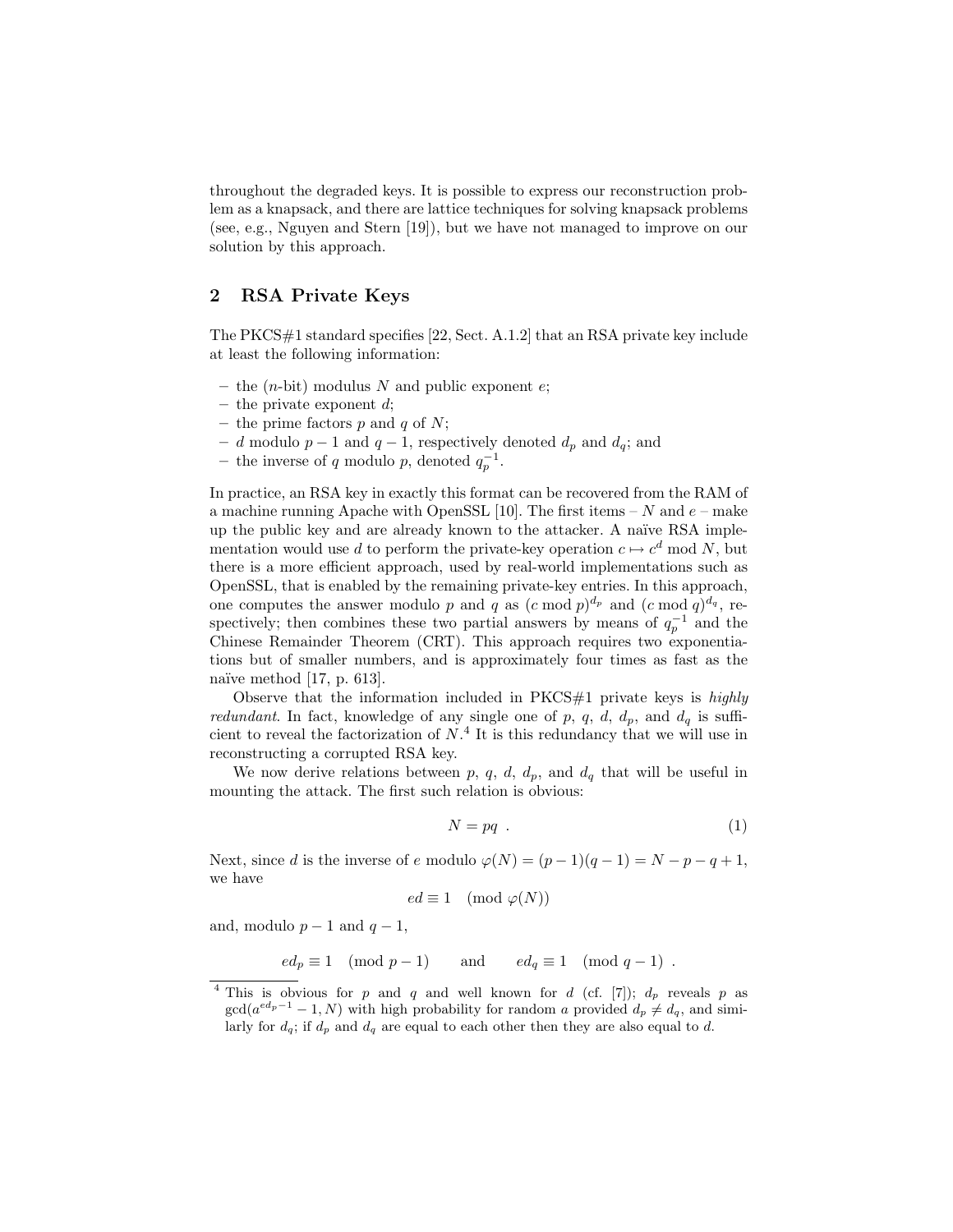As it happens, it is more convenient for us to write explicitly the terms hidden in the three congruences above, obtaining

$$
ed = k(N - p - q + 1) + 1 \tag{2}
$$

$$
ed_p = k_p(p-1) + 1\tag{3}
$$

$$
ed_q = k_q(q-1) + 1 \t\t(4)
$$

.

It may appear that we have thereby introduced three new unknowns:  $k, k_p$ , and  $k_q$ . But in fact for small e we can compute each of these three variables given even a badly-degraded version of d.

*Computing k.* The following argument, due to Boneh, Durfee, and Frankel  $|4|$ , shows that k must be in the range  $0 < k < e$ . We know  $d < \varphi(N)$ . Assume  $e \leq k$ ; then  $ed < k\varphi(N) + 1$ , which contradicts (2). The case  $k = 0$  is also impossible, as can be seen by reducing (2) modulo e. This shows that we can enumerate all possible values of  $k$ , having assumed that  $e$  is small.

For each such choice  $k'$ , define

$$
\tilde{d}(k') \stackrel{\text{def}}{=} \left\lfloor \frac{k'(N+1)+1}{e} \right\rfloor
$$

As Boneh, Durfee, and Frankel observe, when  $k'$  equals  $k$ , this gives an excellent approximation for d:

$$
0 \le \tilde{d}(k) - d \le k(p+q)/e < p+q .
$$

In particular, when p and q are balanced, we have  $p + q < 3$ √ N, which means that  $d(k)$  agrees with d on their  $\lfloor n/2 \rfloor - 2$  most significant bits. (Our analysis applies also in the less common case when  $p$  and  $q$  are unbalanced, but we omit the details.) This means that small-public-exponent RSA leaks half the bits of the private exponent in one of the candidate values  $\tilde{d}(1), \ldots, \tilde{d}(e-1)$ .

The same fact allows us to go in the other direction, using information about d to determine  $k$ , as again noted by Boneh, Durfee, and Frankel. We are given  $d$ , a corrupted version of d. We enumerate  $\tilde{d}(1), \ldots, \tilde{d}(e-1)$  and check which of these agrees, in its more significant half, with the known bits of  $d$ . Provided that  $\delta n/2 \gg \lg e$ , there will be just one value of k' for which  $\tilde{d}(k')$  matches; that value is  $k$ . Even for 1024-bit  $N$  and 32-bit  $e$ , there is, with overwhelming probability, enough information to compute k for any  $\delta$  we consider in this paper. This observation has two implications:

- 1. we learn the correct  $k$  used in  $(2)$ ; and
- 2. we correct the more significant half of the bits of  $\tilde{d}$ , by copying from  $\tilde{d}(k)$ .

Computing  $k_p$  and  $k_q$ . Once we have determined k, we can compute  $k_p$  and  $k_q$ . First, observe that by an analysis like that above, we can show that  $0 <$  $k_p, k_q < e$ . This, of course, means that  $k_p = (k_p \mod e)$  and  $k_q = (k_q \mod e)$ ; when we solve for  $k_p$  and  $k_q$  modulo e, this will reveal the actual values used in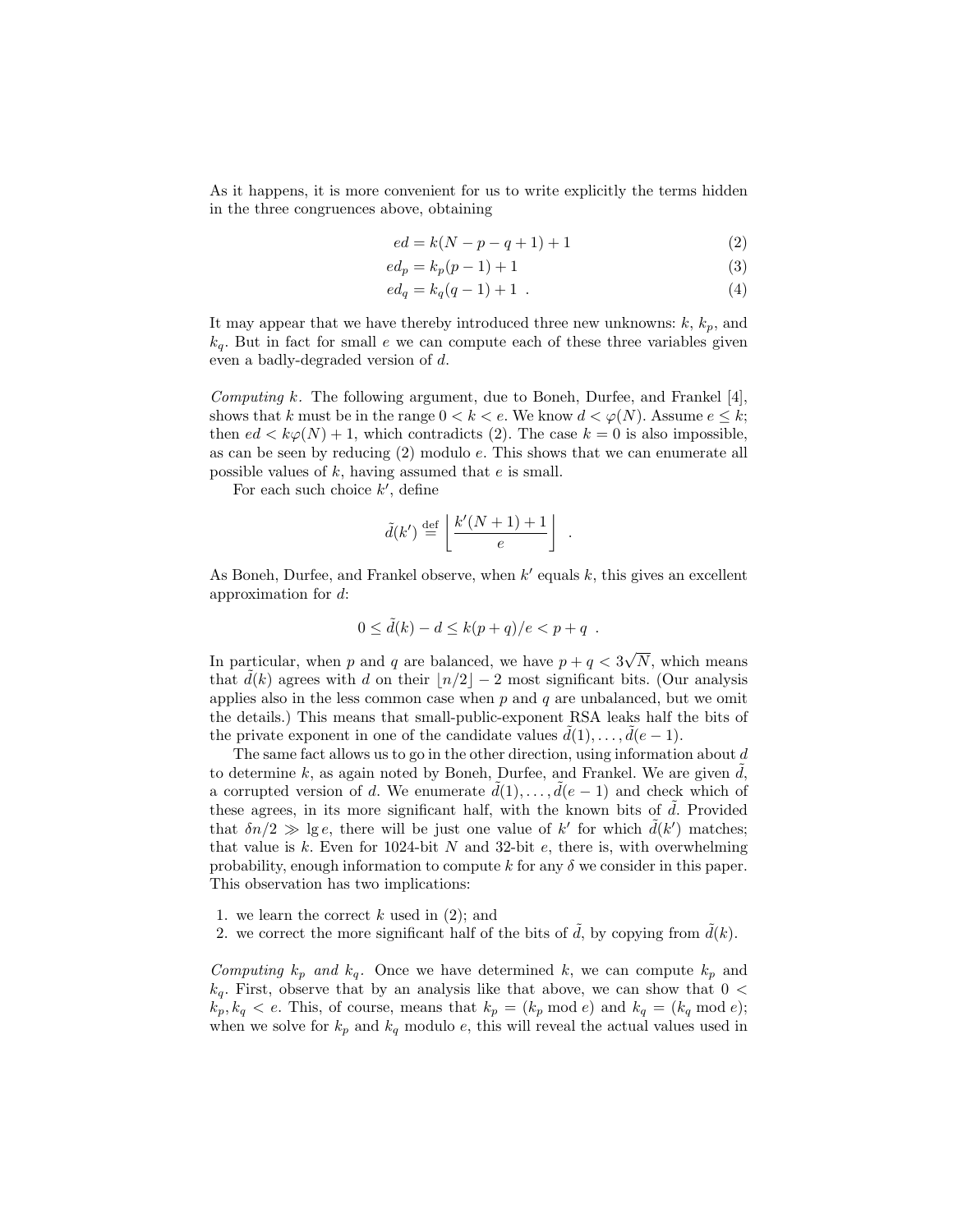(3) and (4). Now, reducing equations  $(1)$ –(4) modulo e, we obtain the following congruences:

$$
N \equiv pq \tag{5}
$$

$$
0 \equiv k(N - p - q + 1) + 1 \tag{6}
$$

$$
0 \equiv k_p(p-1) + 1 \tag{7}
$$

$$
0 \equiv k_q(q-1) + 1 \tag{8}
$$

These are four congruences in four unknowns:  $p, q, k_p$ , and  $k_q$ ; we solve them as follows. From (7) and (8) we write  $(p-1) \equiv -1/k_p$  and  $(q-1) \equiv -1/k_q$ ; we substitute these into the equation obtained from using (5) to reexpress  $\varphi(N)$  in (6):  $0 \equiv k(N-p-q+1)+1 \equiv k(p-1)(q-1)+1 \equiv k(-1/k_p)(-1/k_q)+1 \equiv k/(k_p k_q)+1,$ or

$$
k + k_p k_q \equiv 0 \tag{9}
$$

Next, we return to  $(6)$ , substituting in  $(7)$ ,  $(8)$ , and  $(9)$ :

$$
0 \equiv k(N - p - q + 1) + 1
$$
  
\n
$$
\equiv k(N - 1) - k(p - 1 + q - 1) + 1
$$
  
\n
$$
\equiv k(N - 1) - (-k_p k_q)(-1/k_p - 1/k_q) + 1
$$
  
\n
$$
\equiv k(N - 1) - (k_q + k_p) + 1 ;
$$

we solve for  $k_p$  by substituting  $k_q = -k/k_p$ , obtaining

$$
0 \equiv k(N-1) - (k_p - k/k_p) + 1 \ ,
$$

or, multiplying both sides by  $k_p$  and rearranging,

$$
k_p^2 - [k(N-1) + 1]k_p - k \equiv 0 . \qquad (10)
$$

This congruence is easy to solve modulo  $e$  and, in the common case where  $e$  is prime, has two solutions, just as it would over C. One of the two solutions is the correct value of  $k_p$ ; and it is easy to see, by symmetry, that the other must be the correct value of  $k_q$ . We need therefore try just two possible assignments to  $k_p$  and  $k_q$  in reconstructing the RSA key. When e has m distinct prime factors, there may be up to  $2^m$  roots [4].

Note that we also learn the values of p and q modulo e. If we then use the procedure outlined below to decode the r least significant bits of  $p$  (up to a list of possibilities), we will know  $p \mod e^{2^r}$ ; we can then factor N, provided  $r + \lg e > n/4$ , by applying Boneh, Durfee, and Frankel's Corollary 2.2 ([4]; a generalization of Coppersmith's attack on RSA with known low-order bits [6, Theorem 5] that removes the restriction that the partial knowledge of p must be modulo a power of 2).

# 3 The Reconstruction Algorithm

Once we have the above relationships between key data, the remainder of the attack consists of enumerating all possible partial keys and pruning those that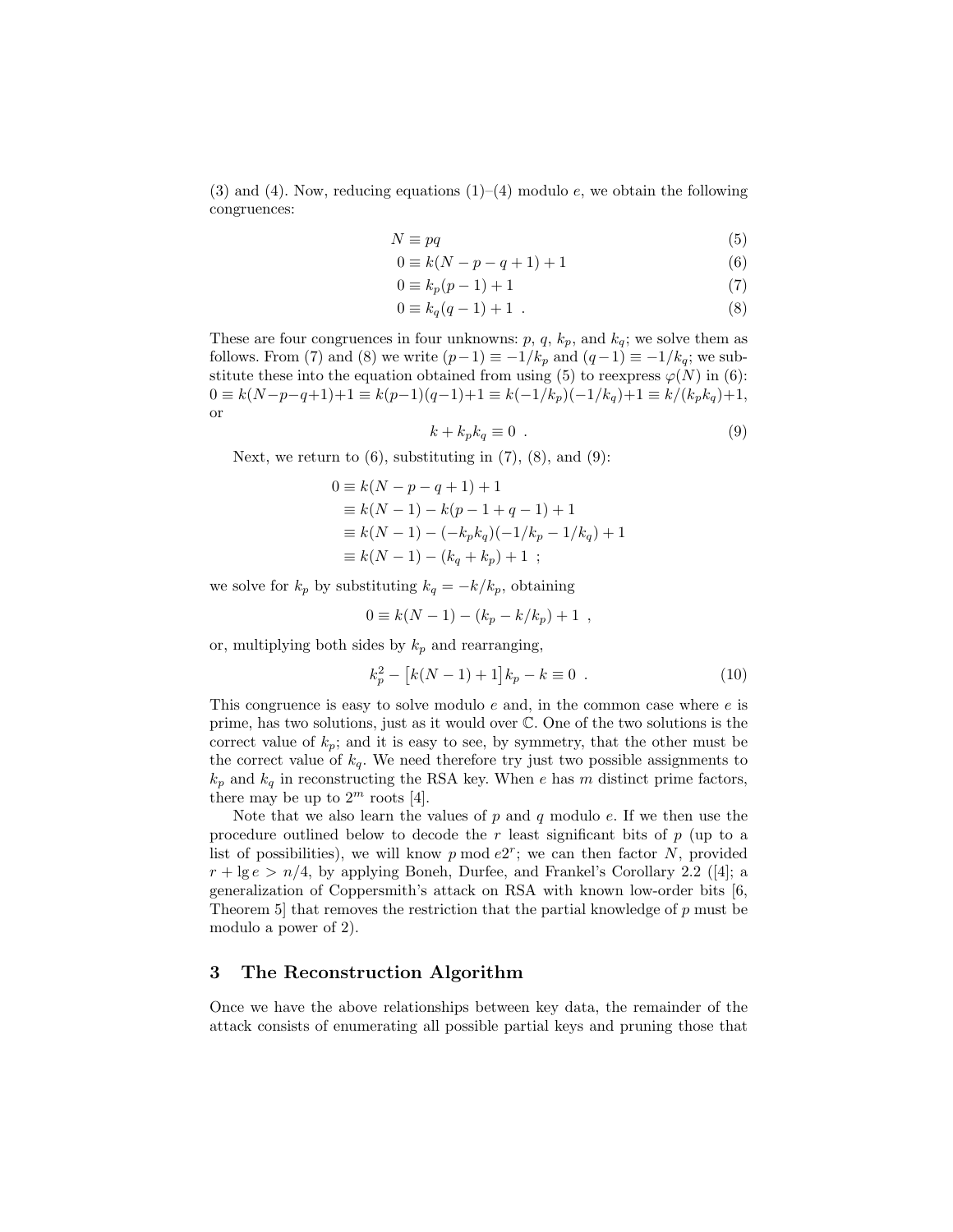do not satisfy these constraints. More precisely, given bits 1 through  $i - 1$  of a potential key, generate all combinations of values for bit i of p, q, d,  $d_p$ ,  $d_q$ , and keep a candidate combination if it satisfies  $(1)$ ,  $(2)$ ,  $(3)$ , and  $(4)$  mod  $2<sup>i</sup>$ .

The remainder of this section details how to generate and prune these partial solutions.

In what follows, we assume that we know the values of  $k_p$  and  $k_q$ . When equation (10) has two distinct solutions, we must run the algorithm twice, once for each of the possible assignments to  $k_p$  and  $k_q$ .

Let  $p[i]$  denote the *i*th bit of p, where the least significant bit is bit 0, and similarly index the bits of q, d,  $d_p$  and  $d_q$ . Let  $\tau(x)$  denote the exponent of the largest power of 2 that divides  $x$ .

As p and q are large primes, we know they are odd, so we can correct  $p[0] =$  $q[0] = 1$ . It follows that  $2 | p - 1$ , so  $2^{1+\tau(k_p)} | k_p(p-1)$ . Thus, reducing (3) modulo  $2^{1+\tau(k_p)}$ , we have

$$
ed_p \equiv 1 \pmod{2^{1+\tau(k_p)}}
$$
.

Since we know e, this allows us immediately to correct the  $1 + \tau(k_p)$  least significant bits of  $d_p$ . Similar arguments using (4) and (2) allow us to correct the  $1 + \tau(k_q)$  and  $2 + \tau(k)$  bits of  $d_q$  and d, respectively.

What is more, we can easily see that, having fixed bits  $\langle i \rangle$  of p, a change in p [i] affects  $d_p$  not in bit i but in bit  $i + \tau(k_p)$ ; and, similarly, a change in q [i] affects  $d_q$  [i +  $\tau(k_q)$ ], and a change in p [i] or q [i] affects  $d$  [i +  $\tau(k)$ ]. When any of  $k, k_p$ , or  $k_q$  is odd, this is just the trivial statement that changing bit i of the right-hand side of an equation changes bit  $i$  of the left-hand side. Powers of 2 in  $k_p$  shift left the bit affected by  $p[i]$ , and similarly for the other variables.

Having recovered the least-significant bits of each of our five variables, we now attempt to recover the remaining bits. For each bit index  $i$ , we consider a slice of bits:

$$
p[i]
$$
  $q[i]$   $d[i+\tau(k)]$   $d_p[i+\tau(k_p)]$   $d_q[i+\tau(k_q)]$ .

For each possible solution up to bit slice  $i - 1$ , generate all possible solutions up to bit slice  $i$  that agree with that solution at all but the  $i$ th position. If we do this for all possible solutions up to bit slice  $i-1$ , we will have enumerated all possible solutions up to bit slice i. Above, we already described how to obtain the only possible solution up to  $i = 0$ ; this is the solution we use to start the algorithm. The factorization of  $N$  will be revealed in one or more of the possible solutions once we have reached  $i = \lfloor n/2 \rfloor$ .<sup>5</sup>

All that remains is how to lift a possible solution  $(p', q', d', d'_p, d'_q)$  for slice  $i-1$ to possible solutions for slice *i*. Naïvely there are  $2^5 = 32$  such possibilities, but in fact there are at most 2 and, for large enough  $\delta$ , almost always fewer.

First, observe that we have four constraints on the five variables: equations  $(1), (2), (3),$  and  $(4)$ . By plugging in the values up to slice  $i - 1$ , we obtain

 $5$  In fact, as we discussed in Section 2 above, information sufficient to factor N will be revealed much earlier, at  $i = \lceil n/4 - \lg e \rceil$ .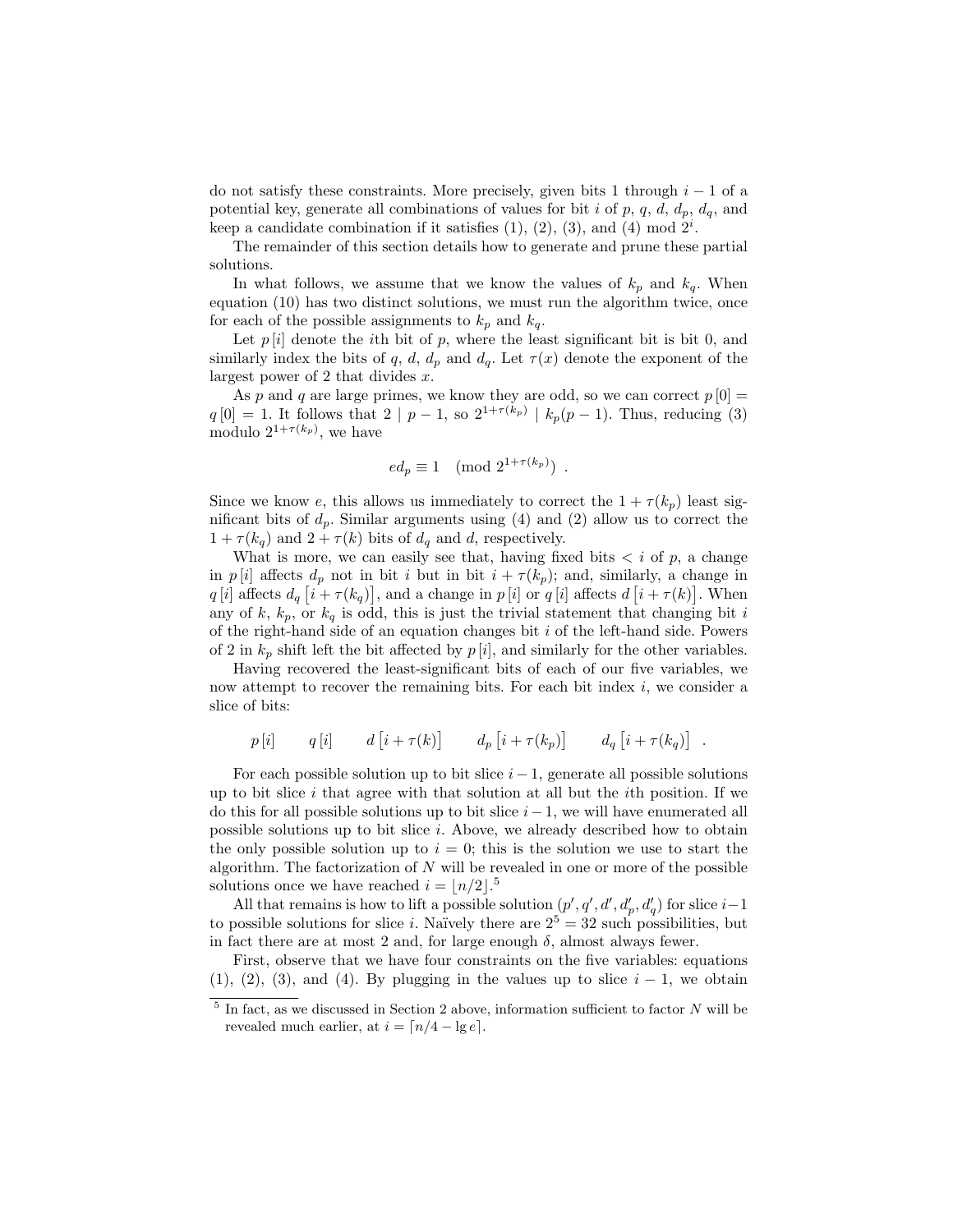from each of these a constraint on slice i, namely values  $c_1, \ldots, c_4$  such that the following congruences hold modulo 2:

$$
p[i] + q[i] \equiv c_1 \pmod{2}
$$
  
\n
$$
d[i + \tau(k)] + p[i] + q[i] \equiv c_2 \pmod{2}
$$
  
\n
$$
d_p[i + \tau(k_p)] + p[i] \equiv c_3 \pmod{2}
$$
  
\n
$$
d_q[i + \tau(k_q)] + q[i] \equiv c_4 \pmod{2} .
$$
\n(11)

For example, if N and  $p'q'$  agree at bit i,  $c_1 = 0$ ; if not,  $c_1 = 1$ . Four constraints on five unknowns means that there are exactly two possible choices for bit slice  $i$ satisfying these four constraints. (Expressions for the  $c_i$ s are given in (13).)

Next, it may happen that we know the correct value of one or more of the bits in the slice, through our partial knowledge of the private key. These known bits might agree with neither, one, or both of the possibilities derived from the constraints above. If neither possible extension of a solution up to  $i - 1$  agrees with the known bits, that solution is pruned. If  $\delta$  is sufficiently large, the number of possibilities at each i will be kept small.

# 4 Algorithm Runtime Analysis

The main result of this section is summarized in the following informal theorem.

**Theorem 1.** Given the values of a  $\delta = .27$  fraction of the bits of p, q, d, d mod p, and d mod q, the algorithm will correctly recover an n-bit RSA key in expected  $O(n^2)$  time with probability  $1 - \frac{1}{n^2}$ .

The running time of the algorithm is determined by the number of partial keys examined. To bound the total number of keys seen by the program, we will first understand how the structure of the constraints on the RSA key data determines the number of partial solutions generated at each step of the algorithm. Then we will use this understanding to calculate some of the distribution of the number of solutions generated at each step over the randomness of  $p$  and  $q$  and the missing bits. Finally we characterize the global behavior of the program and provide a bound on the probability that the total number of branches examined over the entire run of the program is too large.

Lifting solutions mod  $2^i$ . The process of generating bit i of a partial solution given bits 0 through  $i-1$  can be seen as lifting a solution to the constraint equations mod  $2^i$  to a solution mod  $2^{i+1}$ . Hensel's lemma characterizes the conditions when this is possible.

Lemma 1 (Multivariate Hensel's Lemma). A root  $\mathbf{r} = (r_1, r_2, \ldots, r_n)$  of the polynomial  $f(x_1, x_2, \ldots, x_n) \mod \pi^i$  can be lifted to a root  $\mathbf{r} + \mathbf{b} \mod \pi^{i+1}$  if  $\mathbf{b} = (b_1 \pi^i, b_2 \pi^i, \dots, b_n \pi^i), 0 \leq b_j \leq \pi - 1$  is a solution to the equation

$$
f(\mathbf{r} + \mathbf{b}) = f(\mathbf{r}) + \sum_{j} b_j \pi^i f_{x_j}(\mathbf{r}) \equiv 0 \pmod{\pi^{i+1}}.
$$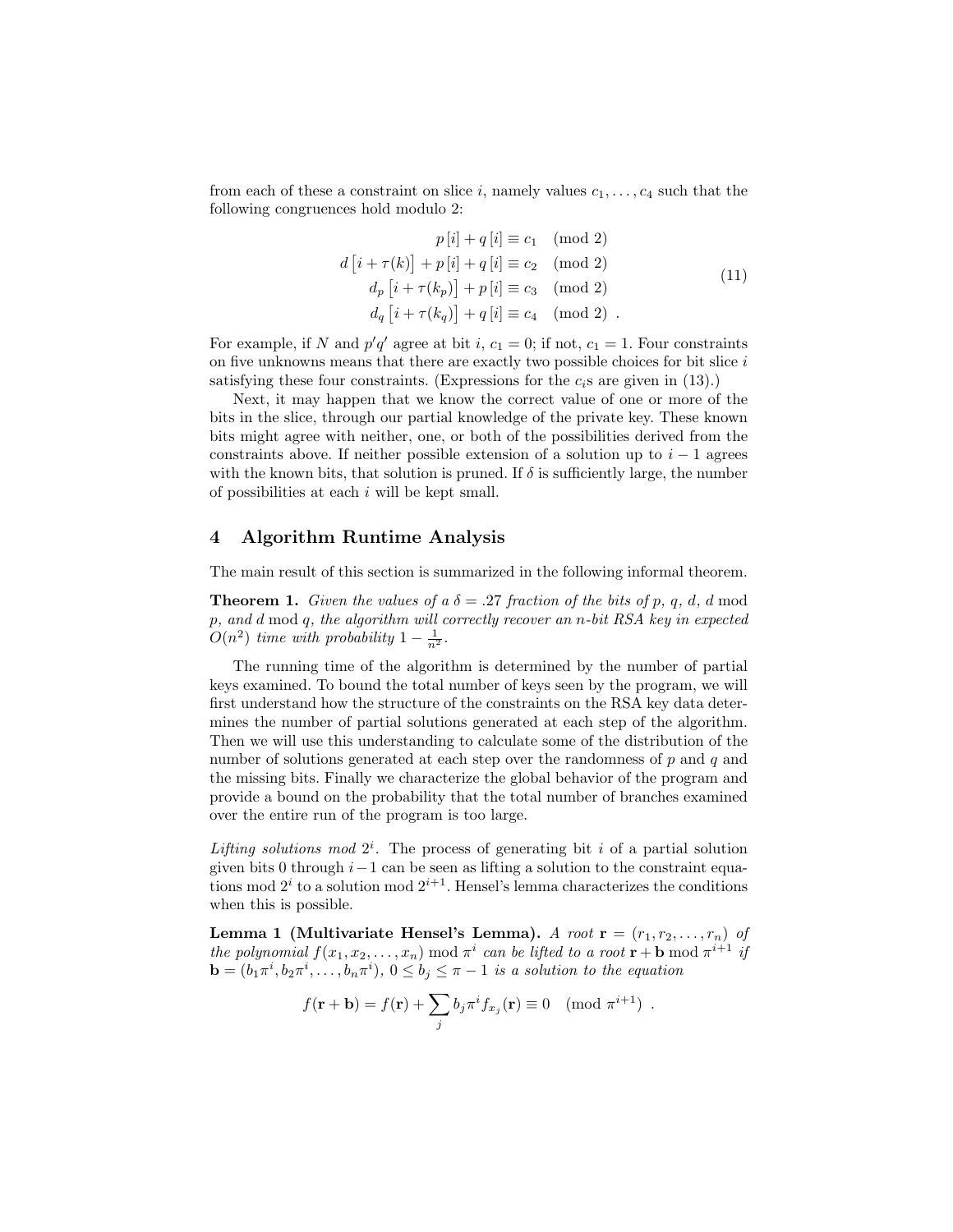(Here,  $f_{x_j}$  is the partial derivative of f with respect to  $x_j$ .)

We can rewrite the lemma using the notation of Section 3. Write  $\mathbf r$  in base  $\pi = 2$  and assume the *i* first bits are known. Then the lemma tells us that the next bit of **r**,  $\mathbf{r}[i] = (r_1[i], r_2[i], \ldots)$ , must satisfy

$$
f(\mathbf{r})[i] + \sum_{j} f_{x_j}(\mathbf{r}) r_j[i] \equiv 0 \pmod{2} . \tag{12}
$$

In our case, the constraint polynomials generated in Section 2, equations  $(1)$ – (4) form four simultaneous equations in five variables. Given a partial solution  $(p', q', d', d'_p, d'_q)$  up to slice i of the bits, we apply the condition in equation (12) above to each polynomial and reduce modulo 2 to obtain the following conditions, modulo 2, on bit  $i$ :

$$
p[i] + q[i] \equiv (n - p'q')[i]
$$
  
\n
$$
d[i + \tau(k)] + p[i] + q[i] \equiv (k(N + 1) + 1 - k(p' + q') - ed') [i + \tau(k)]
$$
  
\n
$$
d_p[i + \tau(k_p)] + p[i] \equiv (k_p(p' - 1) + 1 - ed'_p) [i + \tau(k_p)]
$$
  
\n
$$
d_q[i + \tau(k_q)] + q[i] \equiv (k_q(q' - 1) + 1 - ed'_q) [i + \tau(k_q)]
$$
\n(13)

These are precisely (11).

#### 4.1 Local branching behavior

Without additional knowledge of the keys, the system of equations in (13) is underconstrained, and each partial satisfying assignment can be lifted to two partial satisfying assignments for slice i. If bit  $i - 1$  of a variable x is known, the corresponding  $x[i-1]$  is fixed to the value of this bit, and the new partial satisfying assignments correspond to solutions of (13) with these bit values fixed. There can be zero, one, or two new solutions at bit  $i$  generated from a single solution at bit  $i - 1$ , depending on the known values.

Now that we have a framework for characterizing the partial solutions generated at step i from a partial solution generated at step  $i-1$ , we will assume that a random fraction  $\delta$  of the bits of the key values are known, and estimate the expectation and variance of the number of these solutions that will be generated.

In order to understand the number of solutions to the equation, we would like to understand the behavior of the  $c_i$  when the partial solution may not be equal to the real solution. Let  $\Delta x = x - x'$ , then substituting  $x' = x - \Delta x$  into (13) we see that any solution to (11) corresponds to a solution to

$$
\Delta p[i] + \Delta q[i] \equiv (q\Delta p + p\Delta q + \Delta p\Delta q)[i] \tag{mod 2}
$$

$$
\Delta d \left[ i + \tau(k) \right] + \Delta p \left[ i \right] + \Delta q \left[ i \right] \equiv \left( e \Delta d + k \Delta p + k \Delta q \right) \left[ i + \tau(k) \right] \quad \pmod{2}
$$

$$
\Delta d_p \left[ i + \tau(k_p) \right] + \Delta p \left[ i \right] \equiv \left( e \Delta d_p - k_p \Delta p \right) \left[ i + \tau(k_p) \right] \tag{mod 2}
$$

$$
\Delta d_q \left[ i + \tau(k_q) \right] + \Delta q \left[ i \right] \equiv \left( e \Delta d_q - k_q \Delta q \right) \left[ i + \tau(k_q) \right] \tag{mod 2}
$$

and  $\Delta x[i]$  is restricted to 0 if bit i of x is fixed.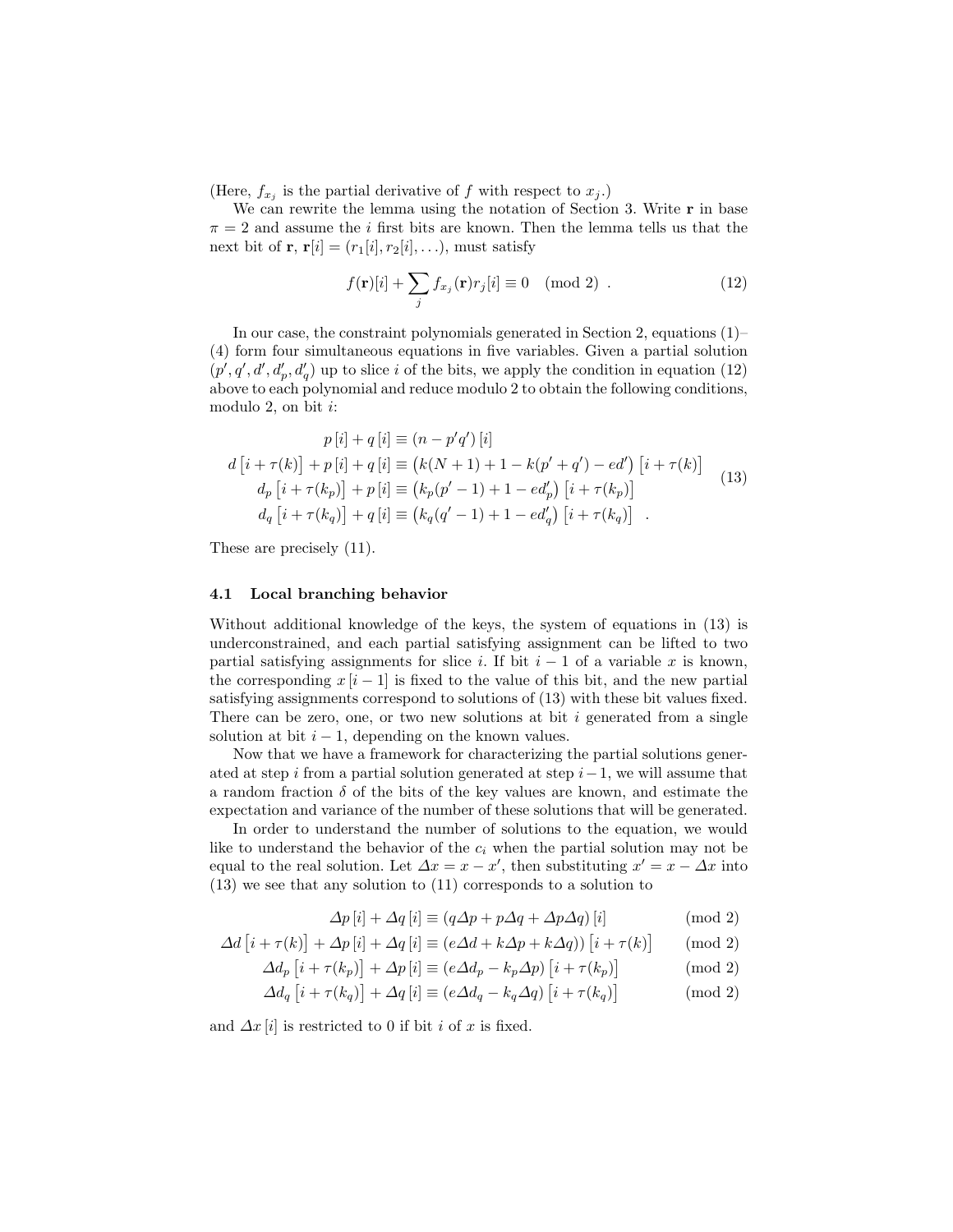Incorrect solutions generated from a correct solution. When the partial satisfying assignment is correct, all of the  $\Delta x$  will be equal to 0. If all of the  $\Delta x$  [i] are unconstrained or if only  $\Delta d[i + \tau(k)]$  is set to 0, there will be two possible solutions (of which we know one is "good" and the other is "bad"), otherwise there will be a single good solution. Let  $Z_q$  be a random variable denoting the number of bad solutions at bit  $i+1$  generated from a single good solution at bit i. Since each  $\Delta x[i]$  is set to 0 independently with probability  $\delta$ , the expected number of bad solutions generated from a good solution is equal to

$$
\mathcal{E} Z_g = \delta (1 - \delta)^4 + (1 - \delta)^5 \quad \text{and} \quad \mathcal{E} Z_g^2 = \mathcal{E} Z_g.
$$

Both these expressions are dependent only on  $\delta$ .

Incorrect solutions generated from an incorrect solution. When the partial satisfying assignment is incorrect, at least one of the  $\Delta x$  is nonzero. The expected number of new incorrect satisfying assignments generated from an incorrect satisfying assignment is dependent both on  $\delta$  and on the behavior of the  $b_i$ .

We conjecture the following is close to being true:

Conjecture 1. For random p and q and for  $\Delta x$  not all zero and satisfying

$$
q\Delta p + p\Delta q - \Delta p\Delta q = 0 \pmod{2^{i}}
$$
  
\n
$$
e\Delta d + k\Delta p + k\Delta q = 0 \pmod{2^{i+\tau(k)}}
$$
  
\n
$$
e\Delta d_p - k_p\Delta p = 0 \pmod{2^{i+\tau(k_p)}}
$$
  
\n
$$
e\Delta d_q - k_q\Delta q = 0 \pmod{2^{i+\tau(k_q)}}
$$

the next bit of each congruence is 0 or 1 independently with probability near 1/2.

We tested this empirically; each value of the vector  $(b_1, b_2, b_3, b_4)$  occurs with probability approximately 1/16. (The error is approximately 5% for  $\delta = 0.25$ ) and  $n = 1024$ , and approximately 2% for  $\delta = 0.25$  and  $n = 4096$ .)

Let  $W_b$  be a random variable denoting the number of bad solutions at bit  $i+1$  generated from a single bad solution at bit i. Assuming Conjecture 1,

$$
E W_b = \frac{(2 - \delta)^5}{16} \quad \text{and} \quad E W_b^2 = E W_b + \delta (1 - \delta)^4 + 2(1 - \delta)^5.
$$

Note that the expectation is over the randomness of  $p$  and  $q$  and the positions of the unknown bits of the key.

When partial knowledge of some of the values  $(p, q, d, d_p, d_q)$  is totally unavailable, we can obtain a similar expression.

#### 4.2 Global branching behavior at each step of the program

Now that we have characterized the effect that the constraints have on the branching behavior of the program, we can abstract away all details of RSA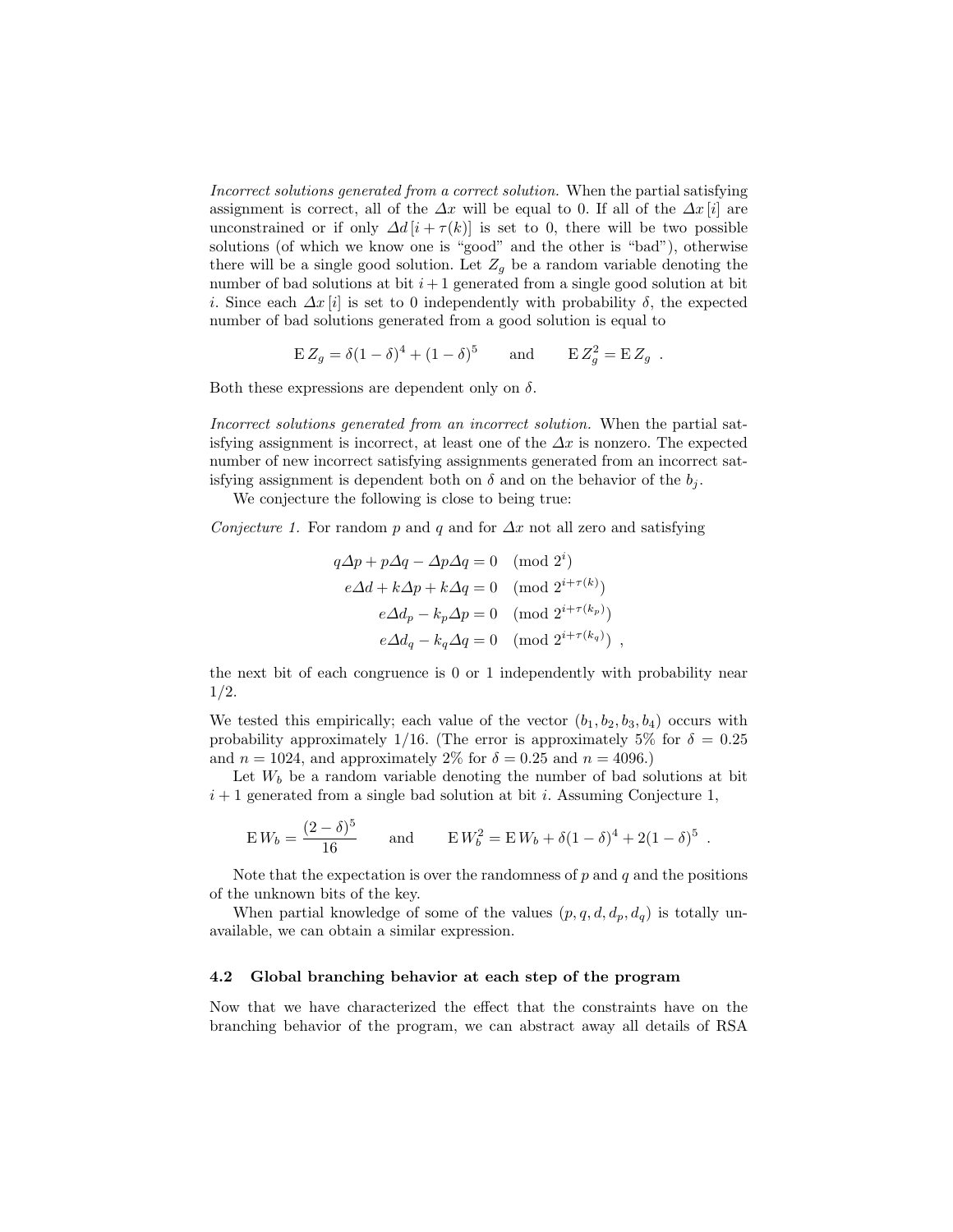entirely and examine the general branching process of the algorithm. We are able to characterize the behavior of the algorithm, and show that if the expected number of branches from any partial solution to the program is less than one, then the total number of branches examined at any step of the program is expected to be constant. All of the following analysis assumes Conjecture 1.

Let  $X_i$  be a random variable denoting the number of bad assignments at step i, and recall that  $Z_g$  and  $W_b$  are random variables denoting the number of bad solutions at bit  $i + 1$  generated from a single good or bad solution at bit i.

#### Theorem 2.

$$
\mathbf{E}\,X_i = \frac{\mathbf{E}\,Z_g}{1 - \mathbf{E}\,W_b}(1 - (\mathbf{E}\,W_b)^i)
$$

This expression can be calculated in a number of ways; we demonstrate how to do so using generating functions in Appendix A.

When  $E W_b < 1$ , we can bound  $E X_i$  from above.

$$
\mathbf{E}\,X_i \leq \frac{\mathbf{E}\,Z_g}{1 - \mathbf{E}\,W_b}
$$

In the previous section, we calculated expressions for  $E Z_g$  and  $E W_b$  dependent only on  $\delta$ , thus when  $E W_b < 1$ ,  $E X_i$  can be bounded above by a constant dependent on  $\delta$  and not on i.

We can evaluate this expression numerically using the values for the expected number of bad solutions discovered in the last section.

In the case with four equations and five unknowns (that is, we have partial knowledge of p, q, d,  $d_p$ , and  $d_q$ ),  $E W_b < 1$  at  $\delta > 2 - 2^{\frac{4}{5}}$ . For  $\delta = .2589$ , E  $X_i$  < 93247; for  $\delta = .26$ , E  $X_i$  < 95; and for  $\delta = .27$  E  $X_i$  < 9.

In a similar fashion we can obtain the following complicated expression for the variance  $\text{Var } X_i = \text{E} X^2 - (\text{E} X)^2$ .

#### Theorem 3.

$$
\text{Var}\,X_i = \alpha_1 + \alpha_2 (\text{E}\,W_b)^i + \alpha_3 (\text{E}\,W_b)^{2i} \tag{14}
$$

with

$$
\alpha_1 = \frac{E Z_g \text{Var} W_b + (1 - E W_b) \text{Var} Z_g}{(1 - (E W_b)^2)(1 - E W_b)}
$$
  
\n
$$
\alpha_2 = \frac{E W_b^2 + E W_b - 2 E W_b E Z_g - E Z_g}{1 - E W_b} + 2 \left(\frac{E Z_g}{1 - E W_b}\right)^2
$$
  
\n
$$
\alpha_3 = -\alpha_1 - \alpha_2.
$$

Again evaluating numerically for five unknowns and four equations, at  $\delta = .26$ Var  $X_i < 7937$ , at  $\delta = .27$  Var  $X_i < 80$ , and at  $\delta = .28$  Var  $X_i < 23$ .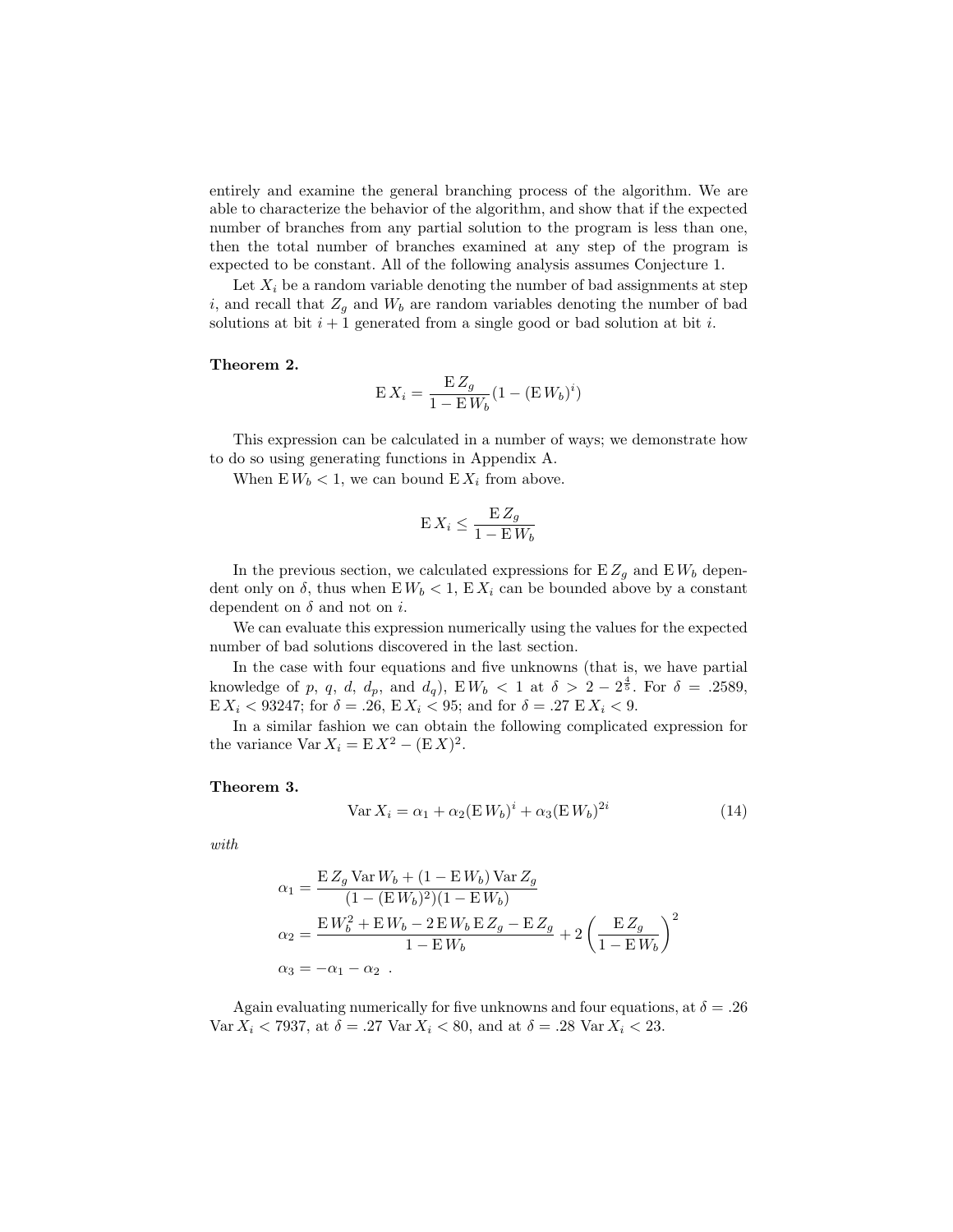#### 4.3 Bounding the total number of keys examined

Now that we have some information about the distribution of the number of partial keys examined at each step, we would like to understand the distribution of the total number of keys examined over an entire run of the program.

We know the expected total number of keys examined for an  $n$ -bit key is

$$
\mathbf{E}\left[\sum_{i=0}^n X_i\right] \le \frac{\mathbf{E}\,Z_g}{1-\mathbf{E}\,W_b}n.
$$

We will bound how far the total sum is likely to be from this expectation. First, we apply the following bound on the variance of a sum of random variables:

## Lemma 2.

$$
\operatorname{Var} \sum_{i=1}^{n} X_i \leq n^2 \max_{i} \operatorname{Var} X_i
$$

The proof writes the variance of the sum in terms of covariance, and applies The proof writes the variance of the<br>Schwartz's inequality and  $\sqrt{ab} \leq \frac{a+b}{2}$ .

Apply Chebyshev's inequality to bound the likelihood that  $\sum X_i$  is too large:

$$
\Pr(|\sum_i X_i - \mathbf{E} \sum_i X_i| \ge n\alpha) \le \frac{1}{(n\alpha)^2} \operatorname{Var} \sum_i X_i.
$$

Apply the above lemma to obtain

$$
\Pr(|\sum_{i} X_i - \mathbf{E} \sum_{i} X_i| \ge n\alpha) \le \frac{1}{\alpha^2} \max_{i} \text{Var } X_i.
$$

When  $\delta = .27$ , setting  $\alpha > 9n$  gives that, for an *n*-bit key, the algorithm will examine more than  $9n^2 + 71n$  potential keys with probability less than  $\frac{1}{n^2}$ .

## 4.4 Missing key fields

The same results apply when we have partial knowledge of fewer key fields.

– If the algorithm has partial knowledge of  $d$ ,  $p$ , and  $q$  but no information on  $d_p$  and  $d_q$ , we know that

$$
\begin{aligned} \mathbf{E} Z_g &= \delta (1 - \delta)^2 + (1 - \delta)^3 & \mathbf{E} Z_g^2 &= \mathbf{E} Z_g \\ \mathbf{E} W_b &= \frac{(2 - \delta)^3}{4} & \mathbf{E} W_b^2 &= \mathbf{E} W_b + \delta (1 - \delta)^2 + 2(1 - \delta)^3 \end{aligned}
$$

so  $E W_b < 1$  when  $\delta > 2 - 2^{\frac{3}{4}} \approx .4126$ . Then for  $\delta = .42$  the probability that the algorithm examines more than  $22n^2 + 24n$  keys is less than  $\frac{1}{n^2}$ .

– If the algorithm has partial knowledge of  $p$  and  $q$  but no information on the other values,

$$
\mathbf{E} Z_g = (1 - \delta)^2 \qquad \qquad \mathbf{E} Z_g^2 = \mathbf{E} Z_g
$$
  
\n
$$
\mathbf{E} W_b = \frac{(2 - \delta)^2}{2} \qquad \qquad \mathbf{E} W_b^2 = \mathbf{E} W_b + 2(1 - \delta)^2.
$$

Then E  $W_b < 1$  when  $\delta > 2 - 2^{\frac{1}{2}} \approx .5859$ . When  $\delta = .59$  the probability that the algorithm examines more than  $29n^2 + 29n$  keys is less than  $\frac{1}{n^2}$ .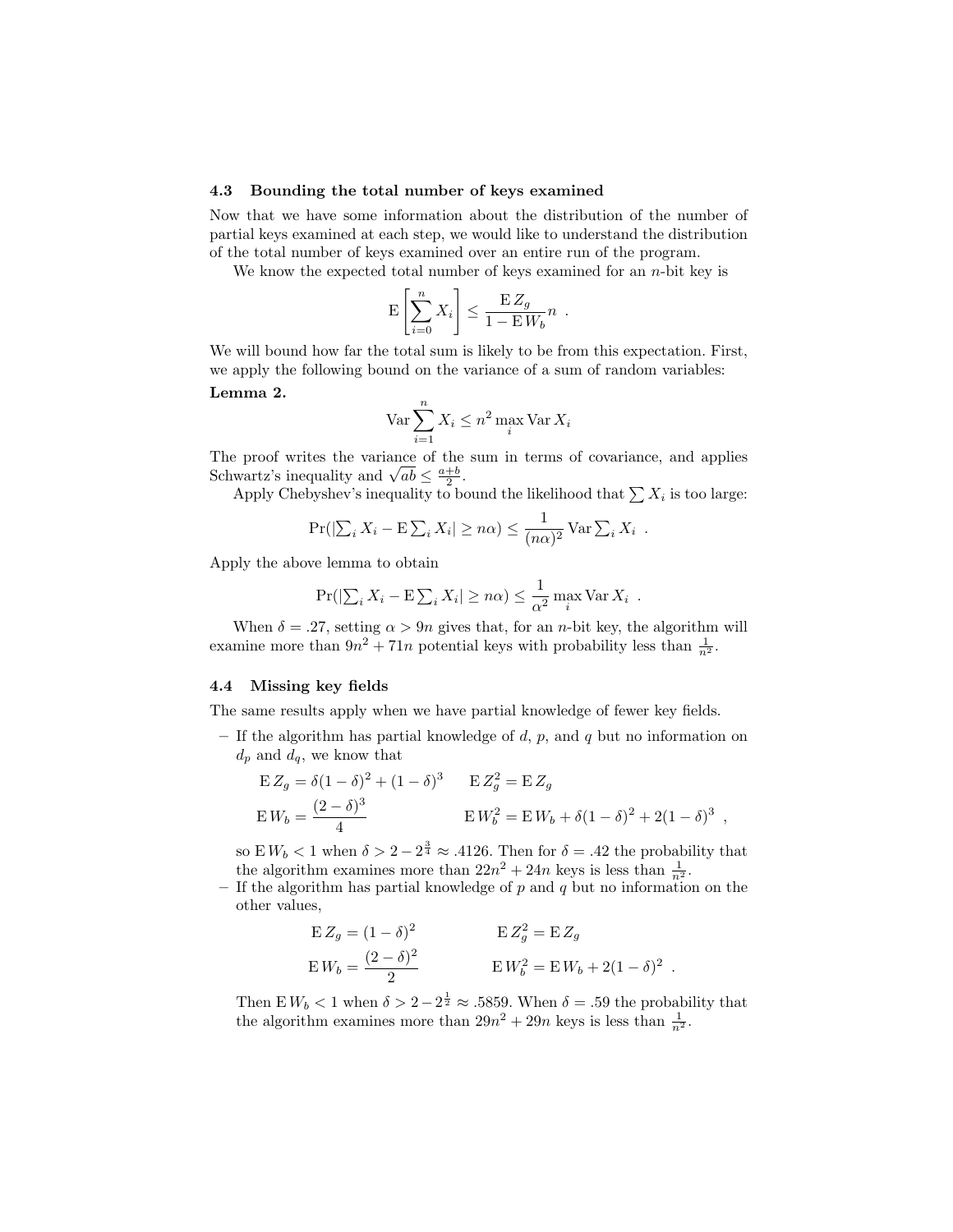|                 | $n = 512$ 768 1024 1536 2048 3072 4096 6144 8192 |  |  |  |                                        |  |
|-----------------|--------------------------------------------------|--|--|--|----------------------------------------|--|
| $\delta = 0.27$ |                                                  |  |  |  | $0 \t 0 \t 0 \t 0 \t 0 \t 0 \t 0 \t 1$ |  |
| 0.26            |                                                  |  |  |  | 0 0 0 0 1 5 3 4 8                      |  |
| 0.25            |                                                  |  |  |  | 0 0 3 6 8 10 17 35 37                  |  |
| 0.24            |                                                  |  |  |  | 4 5 7 27 50 93 121 201 274             |  |

Table 1. Runs (out of 10,000) in which width exceeded 1,000,000

## 5 Implementation and Performance

We have developed an implementation of our algorithm in approximately 850 lines of C++, using NTL version 5.4.2 and GMP version 4.2.2. Our tests were run, in 64-bit mode, on an Intel Core 2 Duo processor at 2.4 GHz with 4 MB of L2 cache and 4 GB of DDR2 SDRAM at 667 MHz on an 800 MHz bus.

We ran experiments for key sizes between 512 bits and 8192 bits, and for  $\delta$  values between 0.40 and 0.24. The public exponent is always set to 65537. In each experiment, a key of the appropriate size is randomly censored so that exactly a  $\delta$  fraction of the bits of the private key components considered together is available to be used for reconstruction. To reduce the time spent on key generation, we reused keys: We generated 100 keys for each key size. For every  $\delta$ and keysize, we ran 100 experiments with each one of the pregenerated keys, for a total of 10,000 experimental runs. In all, we conducted over 1.1 million runs.

For each run, we recorded the length and width. The length is the total number of keys considered in the run of the algorithm, at all bit indices; the width is the maximum number of keys considered at any single bit index. These correspond essentially to  $\sum_{i=1}^{n/2} X_i$  and  $\max_i X_i$ , in the notation of Section 4, but can be somewhat larger because we run the algorithm twice in parallel to account for both possible matchings of solutions of (10) to  $k_p$  and  $k_q$ . To avoid thrashing, we killed runs as soon as the width for some index  $i$  exceeded 1,000,000.

When the panic width was not exceeded, the algorithm always ran to completion and correctly recovered the factorization of the modulus.

Of the 900,000 runs of our algorithm with  $\delta > 0.27$ , only a single run (n = 8192,  $\delta = 0.27$ ) exceeded the panic width. Applying a Chebyshev bound in this case (with  $EX_i = 9$  and  $Var X_i = 80$ ) suggests that a width of 1,000,000 should happen with extremely low probability.

Even below  $\delta = 0.27$ , our algorithm almost always finished within the allotted time. Table 1 shows the number of runs (out of 10,000) in which the panic width was exceeded for various parameter settings. Even for  $n = 8192$  and  $\delta = 0.24$ , our algorithm recovered the factorization of the modulus in more than 97% of all runs. And in many of the overly long runs, the number of bits recovered before the panic width was exceeded suffices to allow recovering the rest using the lattice methods considered in Section 2; this is true of 144 of the 274 very long runs at  $n = 8192$  and  $\delta = 0.24$ , for example.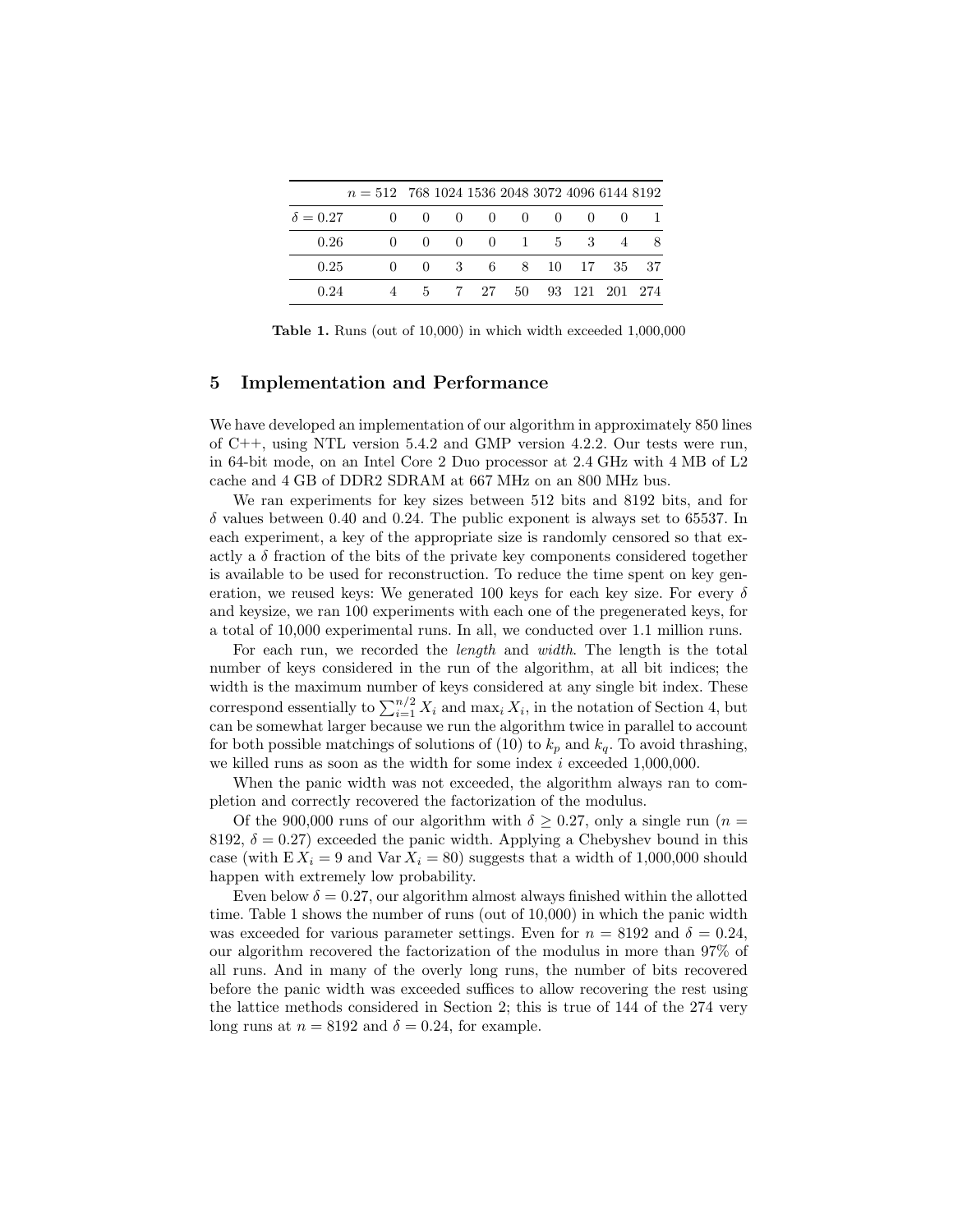

Fig. 1. Boxplot for total number of keys examined by algorithm for  $n = 2048$ , varying  $\delta$ .

As expected, search runtime was essentially linear in the total number of keys examined. For  $n = 1024$ , for example, examining a single key took approximately 5  $\mu$ sec; for  $n = 6144$ , approximately 8  $\mu$ sec. The setup time varied depending on whether  $k$  was closer to 0 or to  $e$ , but never exceeded 210 msec, even for  $n = 8192.$ 

The plot in Figure 1 gives the behavior for  $n = 2048$ . For each value of  $\delta$  we show, using a boxplot, the distribution of the total number of keys examined by runs of the algorithm – i.e., the length of the run. (In our boxplot, generated using R's boxplot function, the central bar corresponds to the median, the hinges to the first and third quartiles, and the whisker extents depend on the interquartile range.)

In the full version of this paper [11] we undertake additional analysis of the runtime data.

## Acknowledgments

We thank Dan Boneh for suggesting the connection to Hensel lifting; Amir Dembo for improving our branching process analysis; Daniele Micciancio for extensive discussions on using lattice reduction to solve the knapsack problem implicit in our attack; and Eric Rescorla for his help with analyzing the observed runtimes of our algorithm.

In addition, we had fruitful discussions with J. Alex Halderman, Howard Karloff, and N. J. A. Sloane. We would also like to thank the anonymous Crypto reviewers for their comments and suggestions.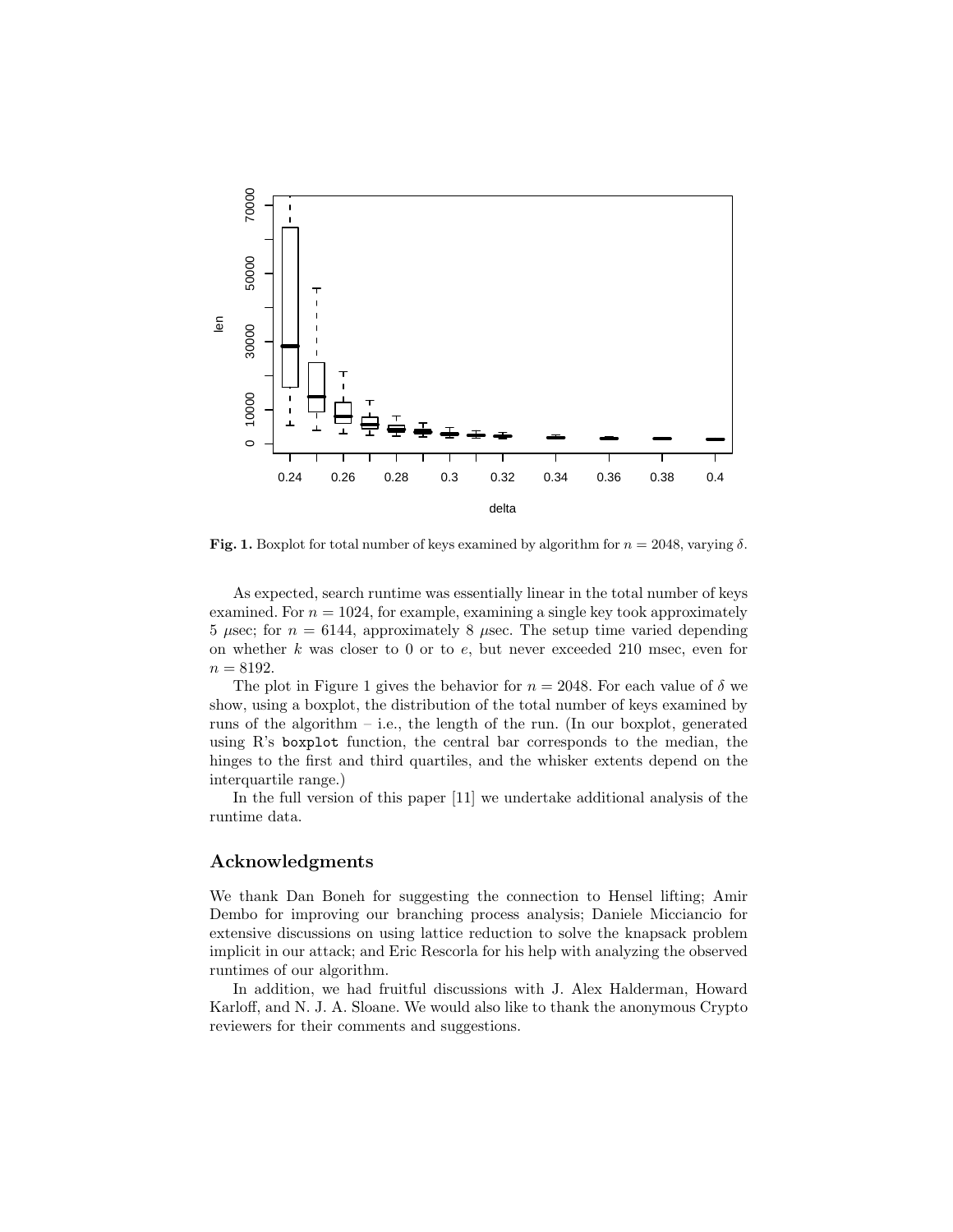This material is based in part upon work supported by the National Science Foundation under CNS grant no. 0831532 (Cyber Trust) and a Graduate Research Fellowship. Any opinions, findings, conclusions or recommendations expressed in this publication are those of the authors and do not necessarily reflect the views of the National Science Foundation.

# References

- 1. A. Akavia, S. Goldwasser, and V. Vaikuntanathan. Simultaneous hardcore bits and cryptography against memory attacks. In O. Reingold, editor, Proceedings of TCC 2009, volume 5444 of LNCS, pages 474–95. Springer-Verlag, Mar. 2009.
- 2. J. Alwen, Y. Dodis, and D. Wichs. Public key cryptography in the bounded retrieval model and security against side-channel attacks. In S. Halevi, editor, Proceedings of Crypto 2009, LNCS. Springer-Verlag, Aug. 2009. This volume.
- 3. D. Boneh. Twenty years of attacks on the RSA cryptosystem. Notices of the American Mathematical Society (AMS), 46(2):203–13, Feb. 1999.
- 4. D. Boneh, G. Durfee, and Y. Frankel. An attack on RSA given a small fraction of the private key bits. In K. Ohta and D. Pei, editors, Proceedings of Asiacrypt 1998, volume 1514 of LNCS, pages 25–34. Springer-Verlag, Oct. 1998.
- 5. D. Boneh and H. Shacham. Fast variants of RSA. RSA Cryptobytes, 5(1):1–9, Winter/Spring 2002.
- 6. D. Coppersmith. Small solutions to polynomial equations, and low exponent RSA vulnerabilities. J. Cryptology, 10(4):233–60, Dec. 1997.
- 7. J.-S. Coron and A. May. Deterministic polynomial-time equivalence of computing the RSA secret key and factoring. J. Cryptology, 20(1):39–50, Jan. 2007.
- 8. Y. Dodis, Y. Tauman Kalai, and S. Lovett. On cryptography with auxiliary input. In M. Mitzenmacher, editor, Proceedings of STOC 2009. ACM Press, May 2009.
- 9. S. Goldwasser. Cryptography without (hardly any) secrets? In A. Joux, editor, Proceedings of Eurocrypt 2009, volume 5479 of LNCS, pages 369–70. Springer-Verlag, Apr. 2009. Invited talk.
- 10. J. A. Halderman, S. Schoen, N. Heninger, W. Clarkson, W. Paul, J. Calandrino, A. Feldman, J. Appelbaum, and E. Felten. Lest we remember: Cold boot attacks on encryption keys. In P. Van Oorschot, editor, Proceedings of USENIX Security 2008, pages 45–60. USENIX, July 2008.
- 11. N. Heninger and H. Shacham. Reconstructing RSA private keys from random key bits. Cryptology ePrint Archive, Report 2008/510, Dec. 2008. http://eprint. iacr.org/. Full version of this paper.
- 12. M. Herrmann and A. May. Solving linear equations modulo divisors: On factoring given any bits. In J. Pieprzyk, editor, Proceedings of Asiacrypt 2008, volume 5350 of LNCS, pages 406–24. Springer-Verlag, Dec. 2008.
- 13. S. Karlin and H. M. Taylor. A First Course in Stochastic Processes. Academic Press, 1975.
- 14. U. Maurer. On the oracle complexity of factoring integers. Computational Complexity, 5(3/4):237–47, Sept. 1995.
- 15. A. May. New RSA Vulnerabilities Using Lattice Reduction Methods. PhD thesis, University of Paderborn, Oct. 2003.
- 16. A. May. Using LLL-reduction for solving RSA and factorization problems: A survey. In P. Nguyen, editor, Proceedings of  $LLL+25$ , June 2007.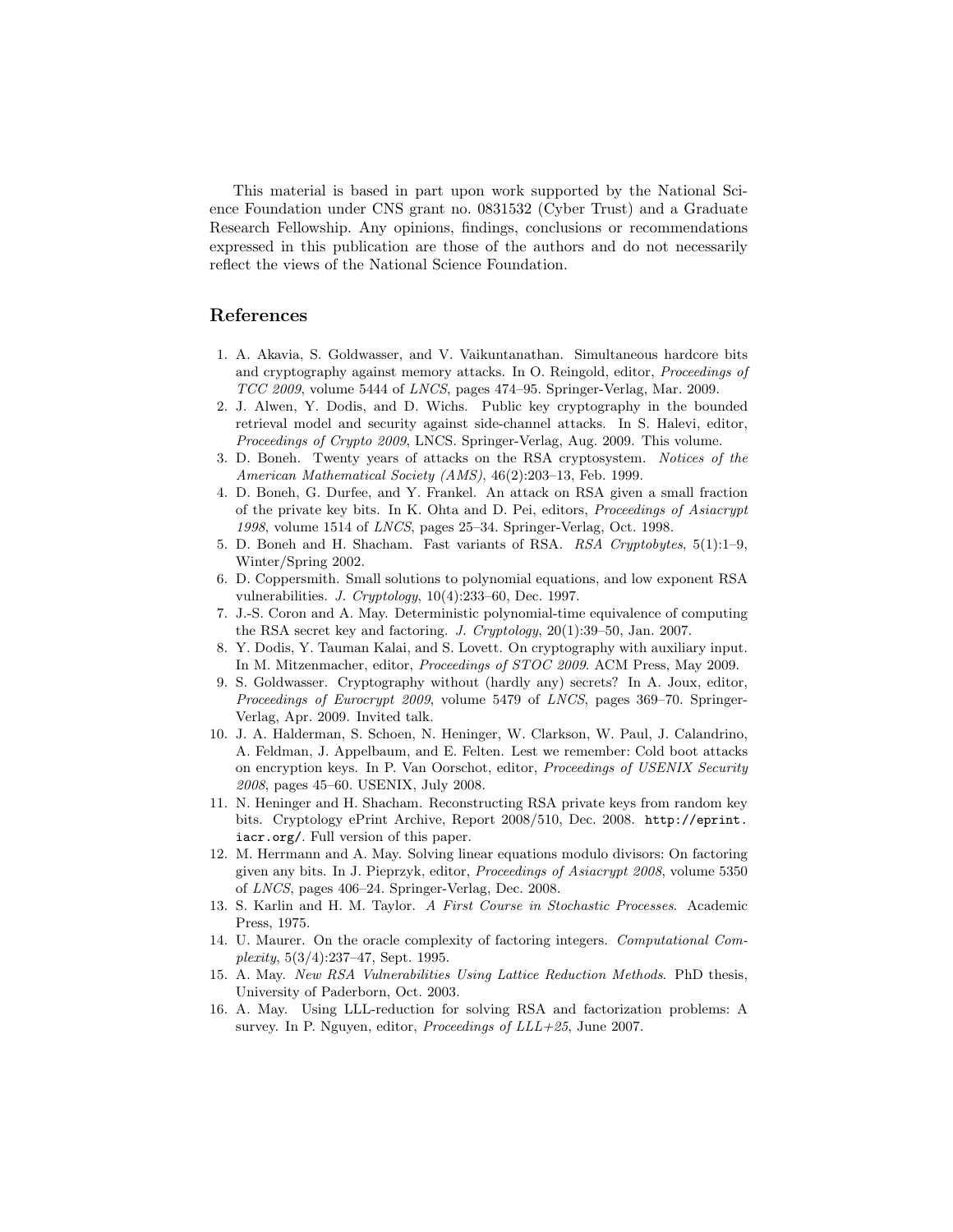- 17. A. J. Menezes, P. C. Van Oorschot, and S. A. Vanstone. Handbook of Applied Cryptography. CRC Press, 1997.
- 18. M. Naor and G. Segev. Public-key cryptosystems resilient to key leakage. In S. Halevi, editor, Proceedings of Crypto 2009, LNCS. Springer-Verlag, Aug. 2009. This volume.
- 19. P. Nguyen and J. Stern. Adapting density attacks to low-weight knapsacks. In B. Roy, editor, Proceedings of Asiacrypt 2005, volume 3788 of LNCS, pages 41–58. Springer-Verlag, Dec. 2005.
- 20. K. Pietrzak. A leakage-resilient mode of operation. In A. Joux, editor, Proceedings of Eurocrypt 2009, volume 5479 of LNCS, pages 462–82. Springer-Verlag, Apr. 2009.
- 21. R. Rivest and A. Shamir. Efficient factoring based on partial information. In F. Pichler, editor, Proceedings of Eurocrypt 1985, volume 219 of LNCS, pages 31– 4. Springer-Verlag, Apr. 1985.
- 22. RSA Laboratories. PKCS #1 v2.1: RSA cryptography standard, June 2002. Online: http://www.rsa.com/rsalabs/node.asp?id=2125.
- 23. S. Yilek, E. Rescorla, H. Shacham, B. Enright, and S. Savage. When private keys are public: Results from the 2008 Debian OpenSSL debacle, May 2009. Manuscript.

## A Computing the Expectation and Variance

In this appendix, we derive expressions for the expectation and variance of the number of incorrect keys generated at each step of the program. Let  $X_i$  be a random variable denoting the number of bad assignments at step  $i$ . We will calculate the expectation  $E X_i$  and variance Var  $X_i$ . (We know that the number of good assignments is always equal to one.)

To calculate these values, we will use probability generating functions. For more information on this approach, see e.g., [13, Ch. 8]. A probability generating function  $F(s) = \sum \Pr[X = k] s^k$  represents the distribution of the discrete random variable  $X$ .  $F(s)$  satisfies the following identities:

$$
F(1) = 1
$$
,  $EX = F'(1)$ , and  $Var X = F''(1) + F'(1) - F'(1)^2$ .

Let  $G_i(s)$  be the probability generating function for the  $X_i$ ,  $z(s)$  the probability generating function for the  $Z_g$  (the number of bad assignments generated from a correct assignment) and  $w(s)$  the probability generating function for the  $W_b$  (the number of bad assignments generated from a bad assignment).

From Section 4, we know that

$$
z'(1) = E Z_g
$$
,  $z''(1) = E Z_g^2 - E Z_g$ ,  
 $w'(1) = E W_b$ , and  $w''(1) = E W_b^2 - E W_b$ .

Expectation of  $X_i$ . We will calculate  $E X_i = G_i'(1)$ .  $G_i(s)$  satisfies the recurrence

$$
G_{i+1}(s) = G_i(w(s))z(s) , \qquad (15)
$$

that is, that the number of bad solutions at each step is equal to the number of bad solutions lifted from bad solutions plus the number of bad solutions